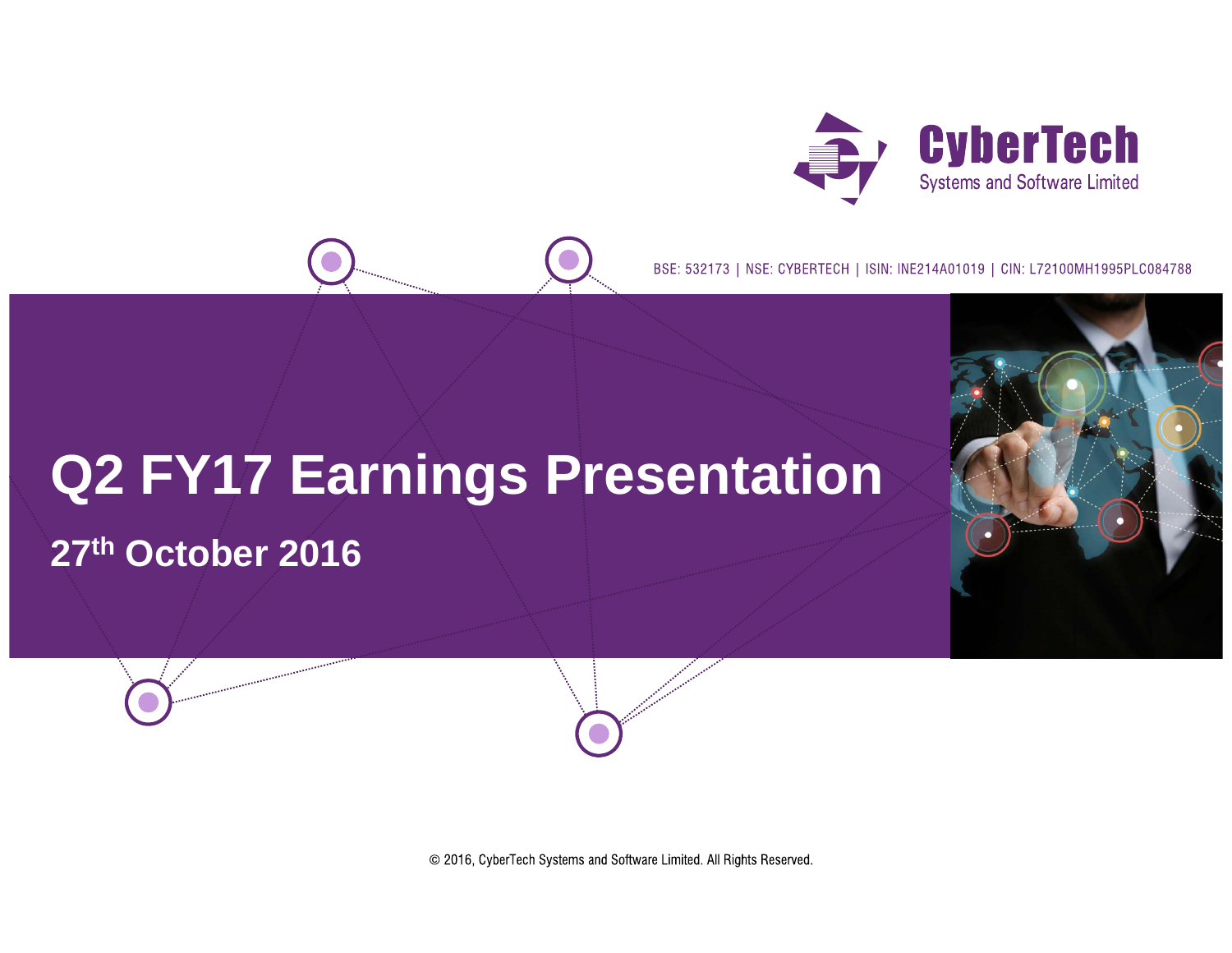### **Safe Harbor**



This presentation has been prepared by CyberTech Systems and Software Limited solely to provide information about the Company.

No representation or warranty, express or implied is made as to, and no reliance should be placed on, the fairness, accuracy, completeness or correctness of such information or opinions contained herein. None of the Company nor any of its respective affiliates, advisers or representatives, shall have any liability whatsoever (in negligence or otherwise) for any loss howsoever arising from any use of this presentation or its contents or otherwise arising in connection with this presentation.

The information contained in this presentation is only current as of its date. The Company may alter, modify or otherwise change in any manner the content of this presentation, without obligation to notify any person of such revision or changes. Certain statements made in this presentation may not be based on historical information or facts and may be "forward-looking statements", including those relating to the Company's general business plans and strategy, its future financial condition and growth prospects, and future developments in its industry and its competitive and regulatory environment. Actual results may differ materially from these forward-looking statements due to <sup>a</sup> number of factors, including future changes or developments in the Company's business, its competitive environment, information technology and political, economic, legal and social conditions in India.

Please note that this presentation is based on the publicly available information on CyberTech including but not limited to Company's website and Annual Reports.

This communication is for general information purposes only, without regard to specific objectives, financial situations and needs of any particular person. Please note that investments in securities are subject to risks including loss of principal amount.

This presentation does not constitute an offer or invitation to purchase or subscribe for any shares in the Company and neither any part of it shall form the basis of or be relied upon in connection with any contract or commitment whatsoever.

Q2 FY17 Earnings Presentation | www.cybertech.com 2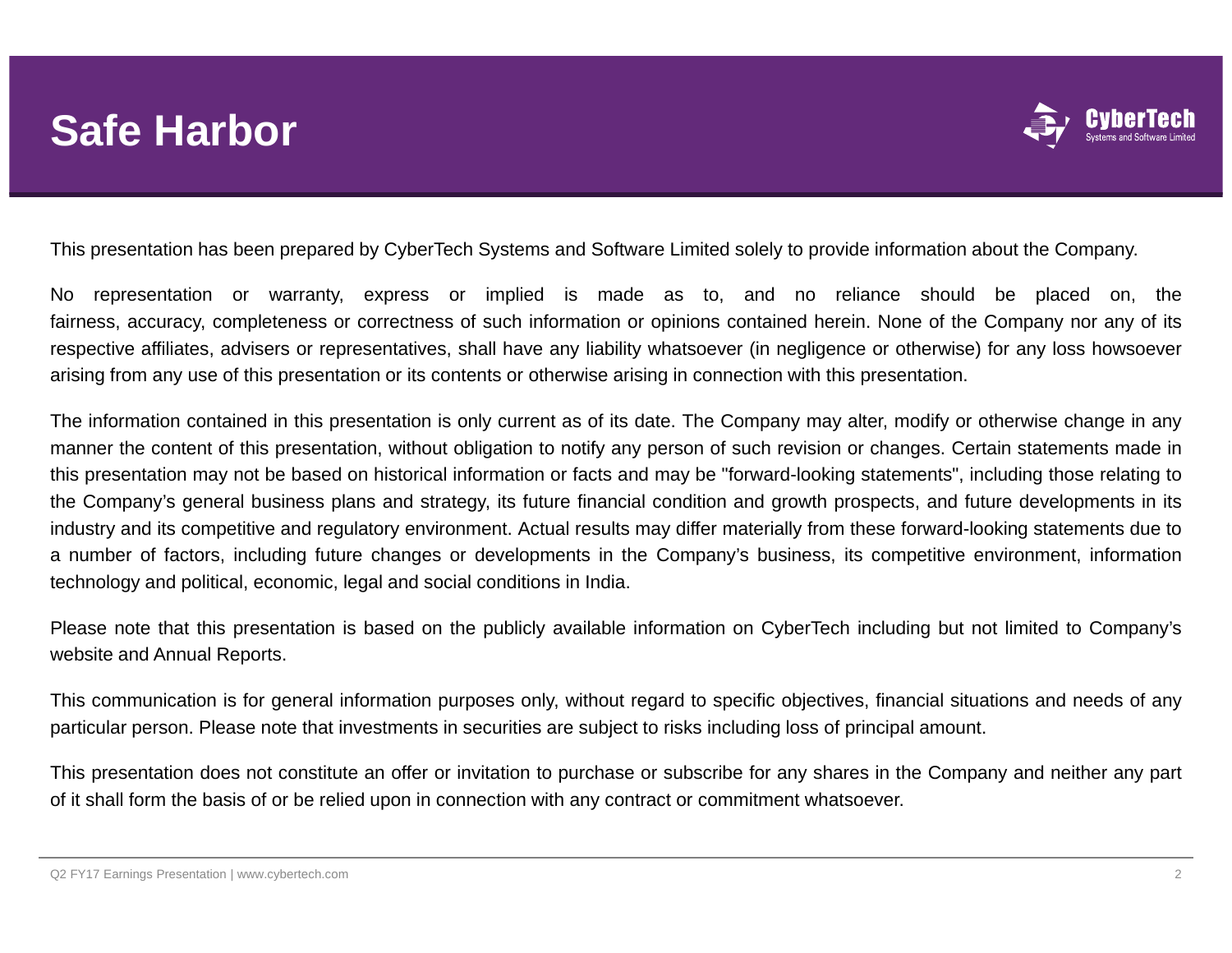# **Agenda**



|  | 02 Quarter Highlights |  |
|--|-----------------------|--|
|--|-----------------------|--|

| 03 Financial Performance |  |
|--------------------------|--|
|                          |  |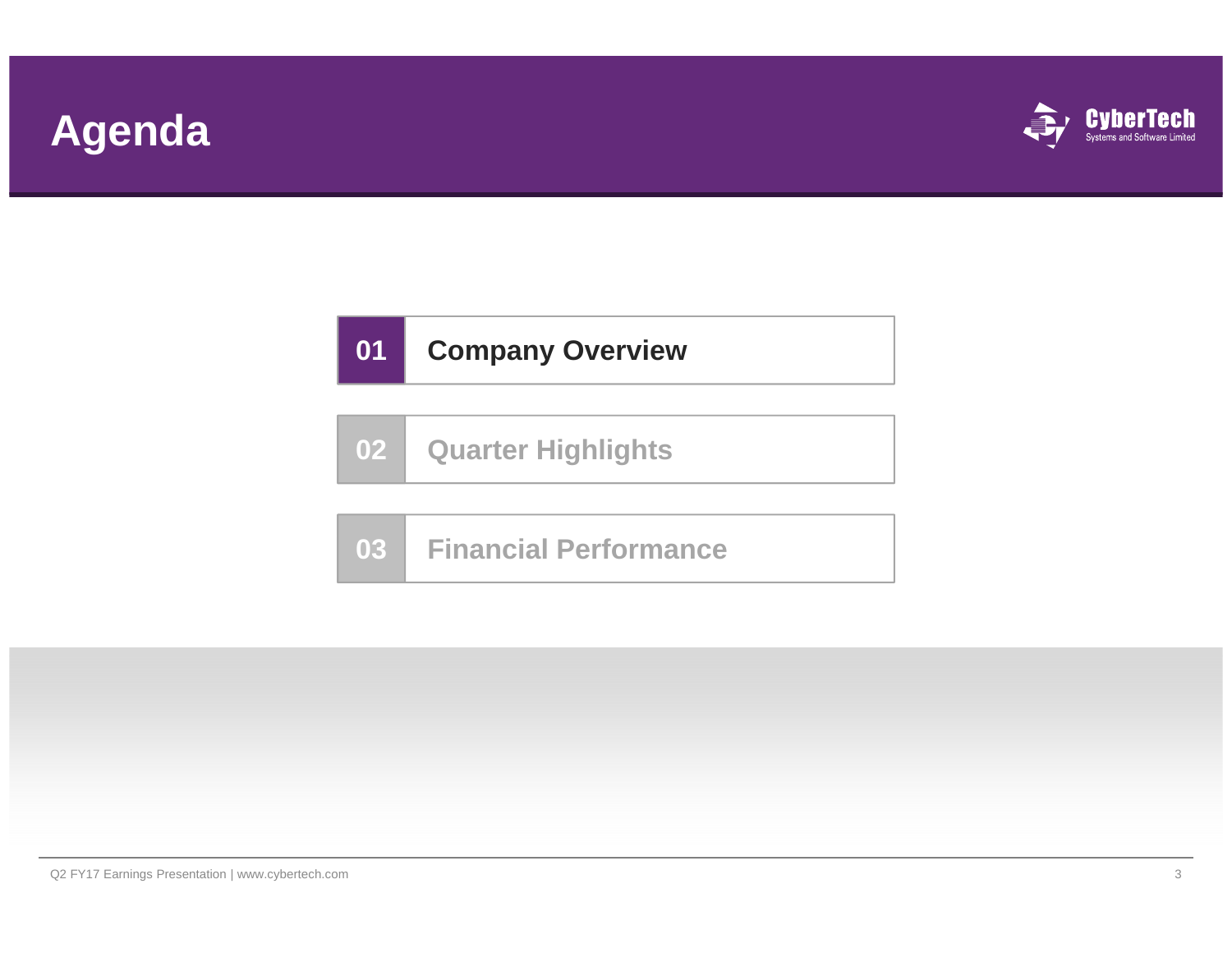## **About The Company**



- **Partnerships Next generation GeoSpatial and Mapping Analytics Company**  Mapping software leader Esri – a Strategic Investor
- ×, **CMMI Level3** Product & Services Company with deep GeoSpatial expertise
- $\overline{\phantom{a}}$  **World-class CoE** aligned to the growing field of Geospatial technologies and Location services
- ×, **Managed IT Services** Microsoft and SAP
- $\overline{\phantom{a}}$  FY16 revenue at Rs 742.3 Mn with EBITDA of Rs 90.3 Mn. No debt on books
- $\overline{\phantom{a}}$ Public- BSE/NSE (\$20-40M)
- $\mathcal{L}_{\mathcal{A}}$ 400+ Employees : US & India
- $\overline{\phantom{a}}$  Locations**USA:** Chicago, Philadelphia, Los Angeles, Denver, Salt Lake City **India:** Mumbai, Hyderabad

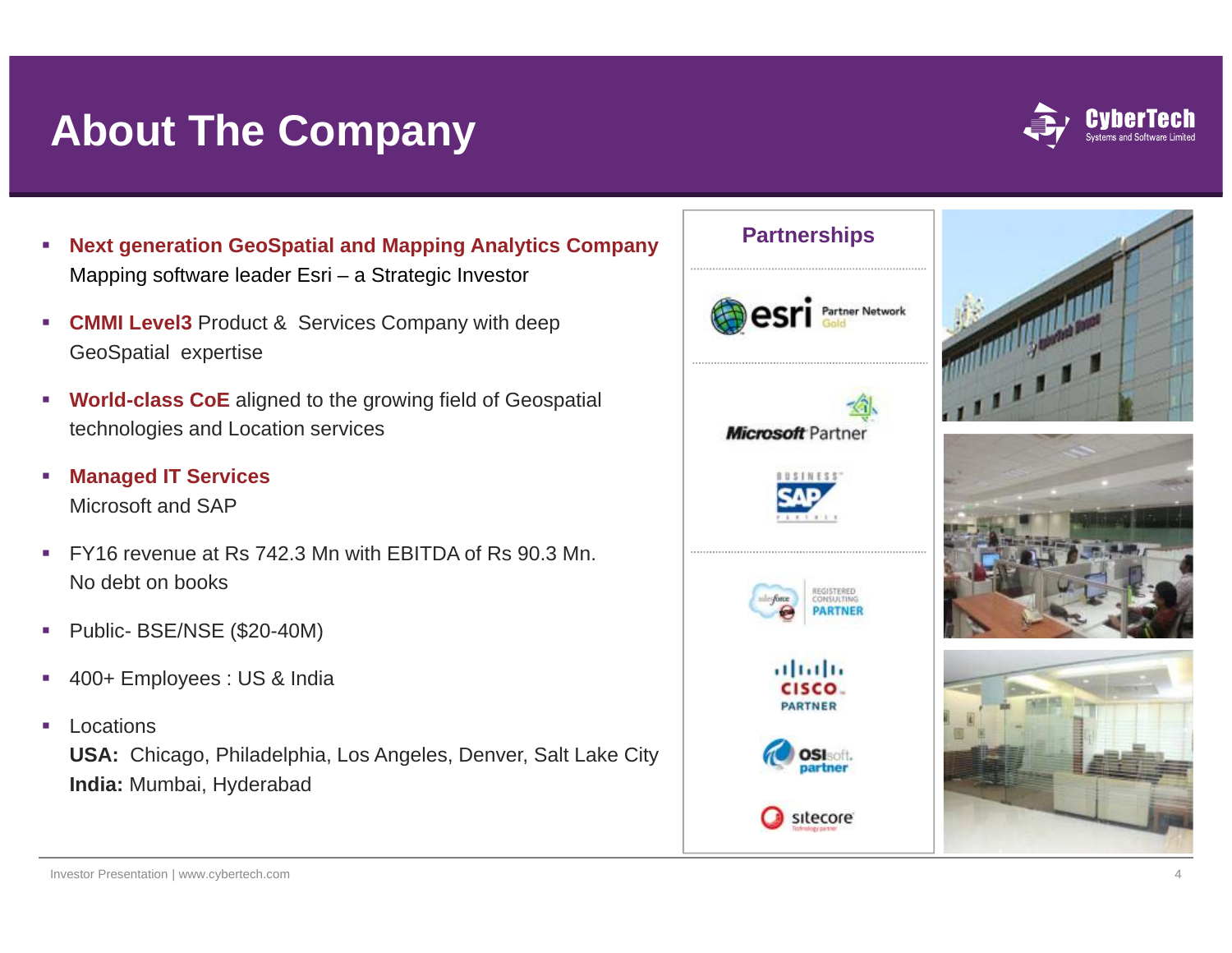## **Portfolio**



- **Solutions**
- **u** Digital Transformation Let us a larger than the High-impact Mapping Intervalse the Location Analytics Intervalse Intervalse the Location Analytics Intervalse Intervalse the Location Analytics Intervalse Interva
	- **Location Analytics**
	- Ė
- 
- 
- Digital Fabric Overlay **SMART CITY CONSERVING THE SMART CITY Digitization**

GeoShield" PUBLIC SAFETY SOLUTIONS

A mission oriented platform for **Public Safety** which caters to Law Enforcement Agencies, Correctional Facilities and Fusion Centers



Leverages GIS data and capabilities to **visualize ERP data**, perform transactions in real-time and present reporting & analytics on map interface

eoserve

Combines spatial and business information for analysis and prediction to support **precise decision making**



A geo-enabled 'All-In-A-Box Solution' which combines Platform, Software, Hardware and Processes for efficient **Property Tax Management**  for Urban Local Bodies (ULBs)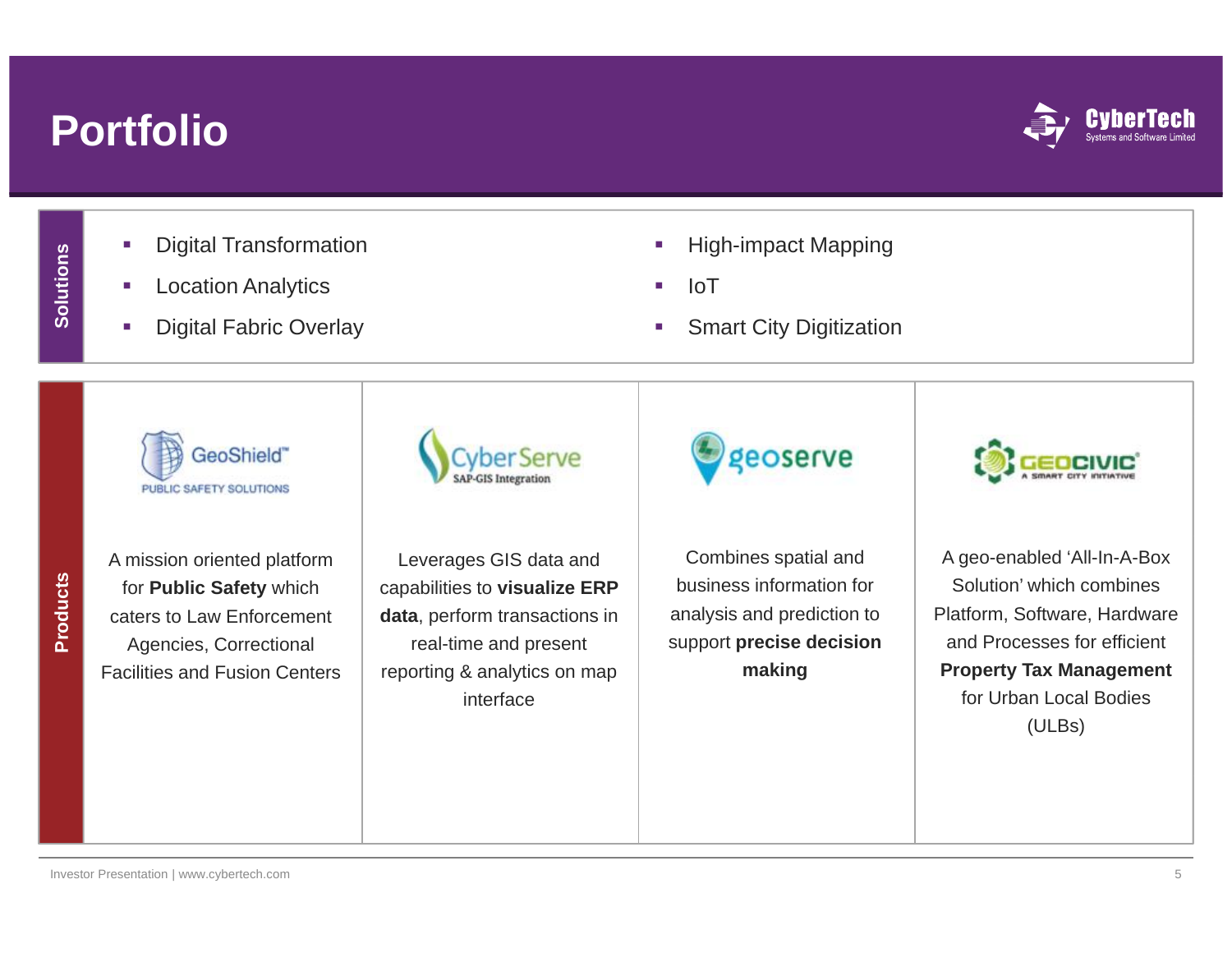# **Transformative Focus on Mapping and Location**



- Considerable resources spent in last 5 years in building IP and platforms for spatial analytics
- **College** Map Analytics and Location Intelligence Company
- Location platforms which clients can use from first day
- Focused on building up the channel

#### **CyberTech**

- Established the 1st Geospatial center of excellence in India
- Substantial proprietary data being collected
- Substantial Investment in 4 leading Location Analytics platforms
	- GeoShield™ leads to Increased Citizen and Officer Safety
	- **G** CyberServe Increases ROI on Enterprise Applications using location **COVICS COVICES Geo products till now**
	- **□ GeoServe helps visualize geospatial relationships within BI**
	- GeoCivic™ leads to Increased Tax Collection and reduce field leakage

| \$500M+  | <b>Combined Market</b><br><b>Opportunity of CyberTech's</b><br><b>Geo platforms</b> |  |  |  |  |  |
|----------|-------------------------------------------------------------------------------------|--|--|--|--|--|
|          |                                                                                     |  |  |  |  |  |
| $$2.5M+$ | Substantial investments in<br>Geo products till now                                 |  |  |  |  |  |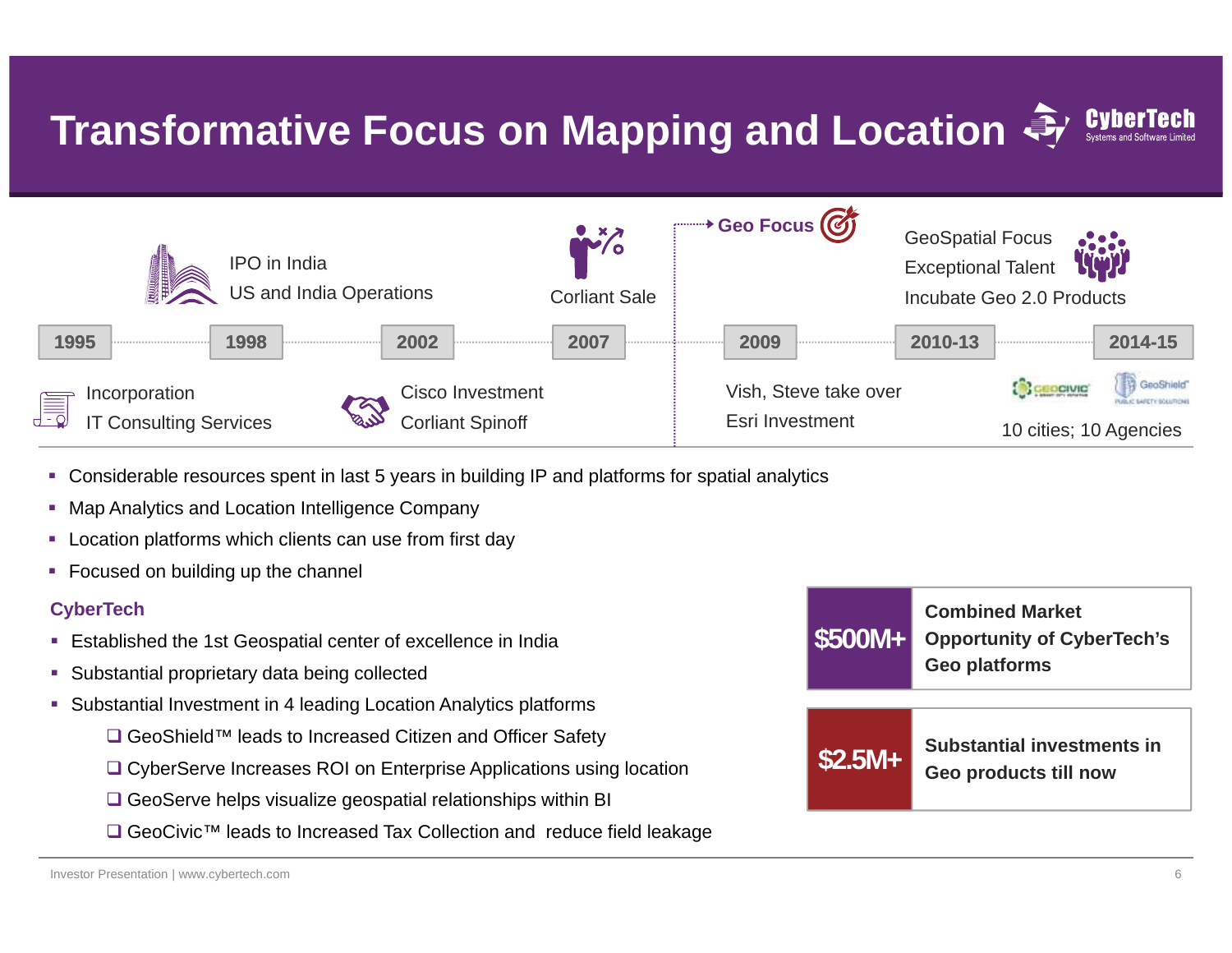### **Executive Management**



### **Vish Tadimety** *Chairman and CEO*

- Co-founded the company in 1990 and led the company's growth in several practice areas including and GIS to a substantial scale.
- **Set up and managed multiple** international offices in Europe, APAC, Latin America and Japan.
- Co-founded Corliant in 2007 with Cisco partnership and later acquired by Accenture. | | | | accounting
- Has extensive experience as a turnaround specialist, raising capital from public markets, strategic tners and venture funds

### **Steven Jeske***Group CFO and Director*

- networking, enterprise solutions || several high profile start-ups. || strategic **Steve is a serial entrepreneur** having been involved in the formation, financing and growth of several high profile start-ups.
	- Group CFO of CyberTech since 1999.
	- Key partner of strategy and financial decisions.
	- Co founder of Corliant, along with Vish.
- CPA, former manager at PWC. Holds an undergraduate degree in accounting from the University of Illinois and a Masters of Business partners and venture funds<br>
auditors, bankers, lawyers, and<br>
auditors, bankers, lawyers, and Administration degree from the University of Chicago.

### **Ramasubramanian S.** *CFO and Executive Director*

- Raman has a vast experience of 25 years and heads the global operations . He is an expert in planning, budgeting, forecasting and taxation.
- **Responsible for bringing critical** financial controls to the Company
- His experience has helped in streamlining the Company's policies, procedures, strengthen controls and facilitated relationships with the Company's consultants.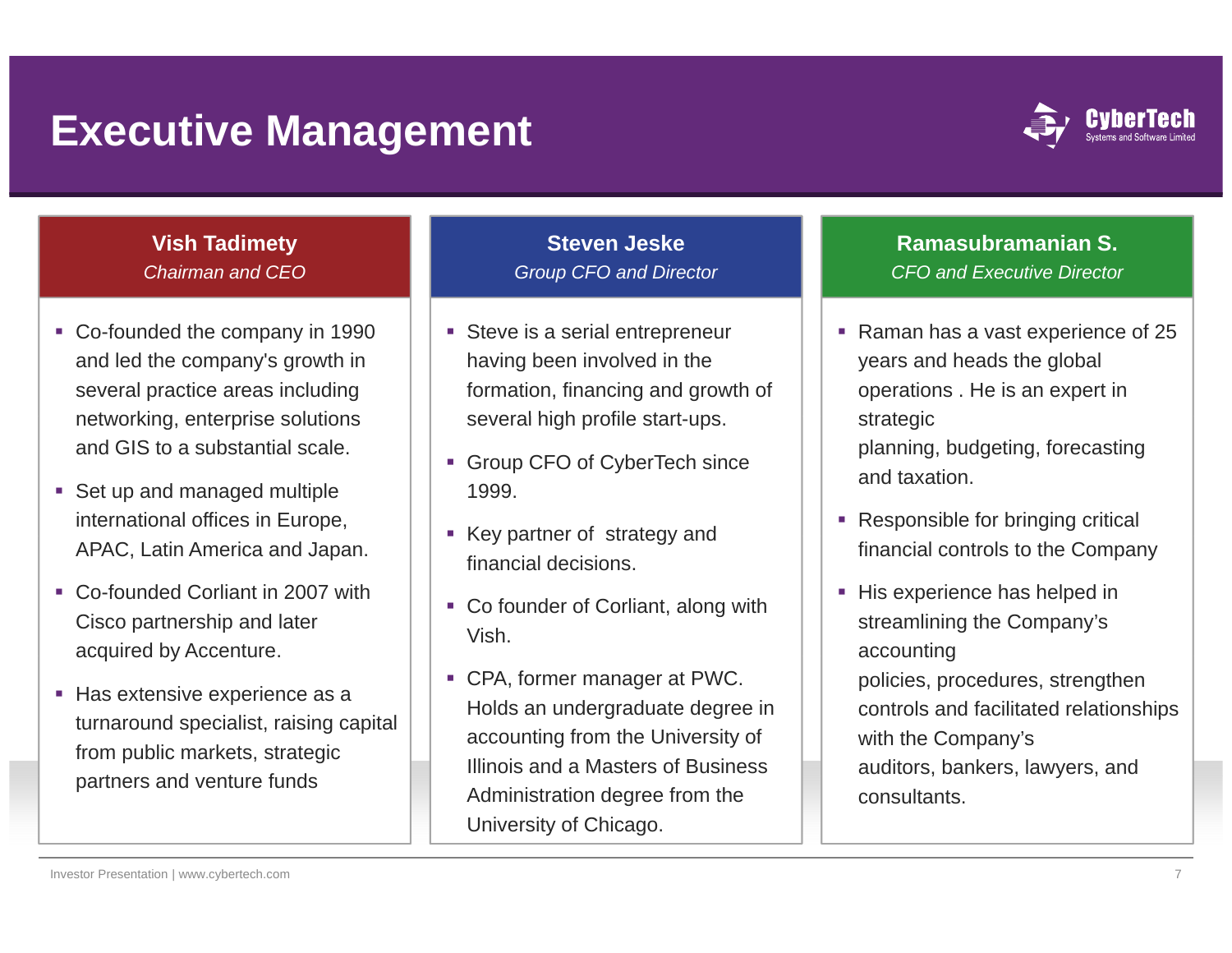# **Global Geospatial Analytics and GIS Market**







**The Global Geospatial Analytics Market is expected to grow at the faster rate as compared to GIS industry**

### **Growth Drivers:**

- Convergence and Integration, Commoditization and Security & Safety – key drivers of the Global Geospatial Analytics Market
- Convergence and Integration paved the way for <sup>a</sup> solution-centric approach, allowing technology developers to work in close collaboration with the end users, directly or through solution partners
- Increased penetration of consumer navigation system, owing to the growth of connected mobile devices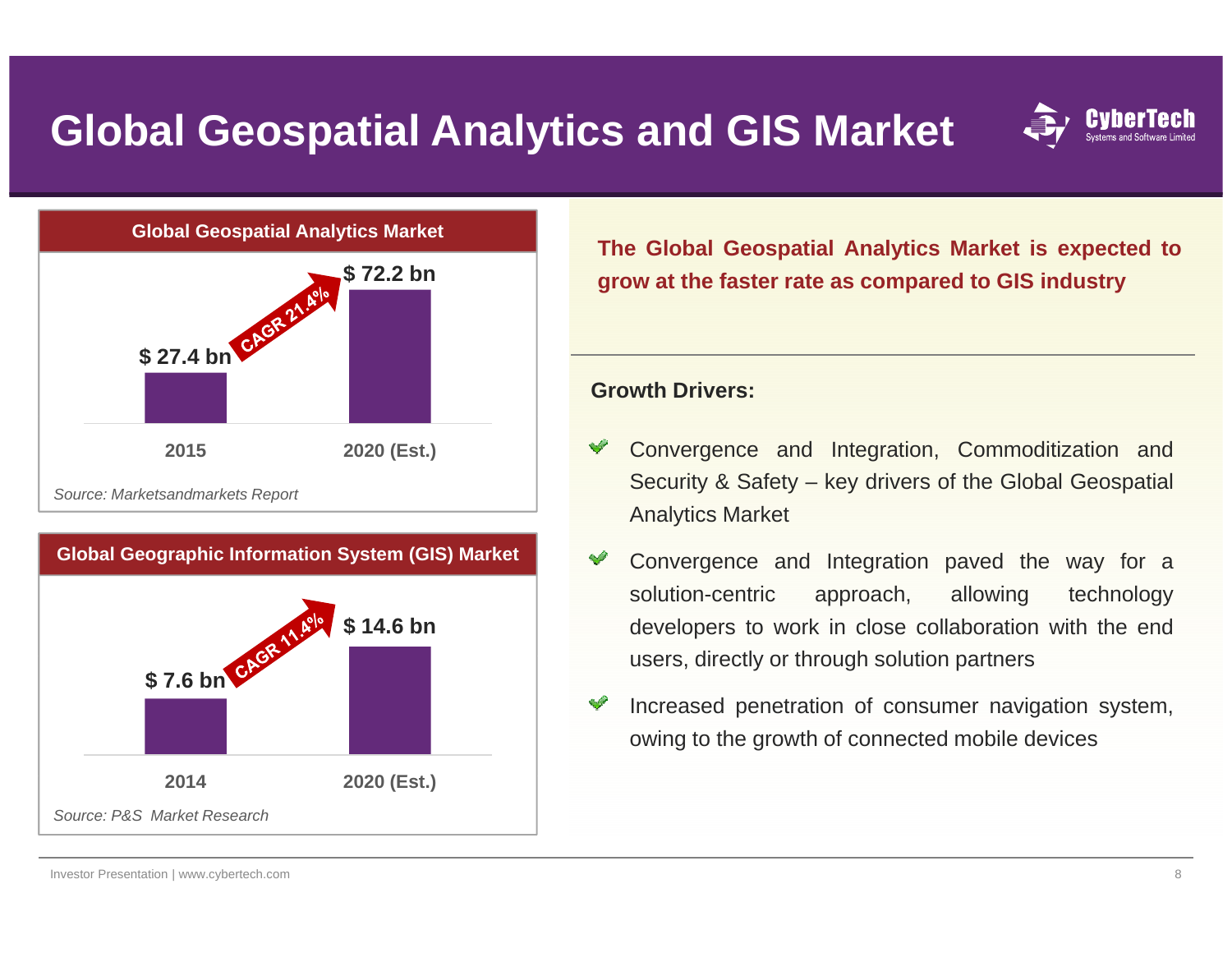## **Agenda**



**01Company Overview**

|  | 02 Quarter Highlights |
|--|-----------------------|
|--|-----------------------|

**03Financial Performance**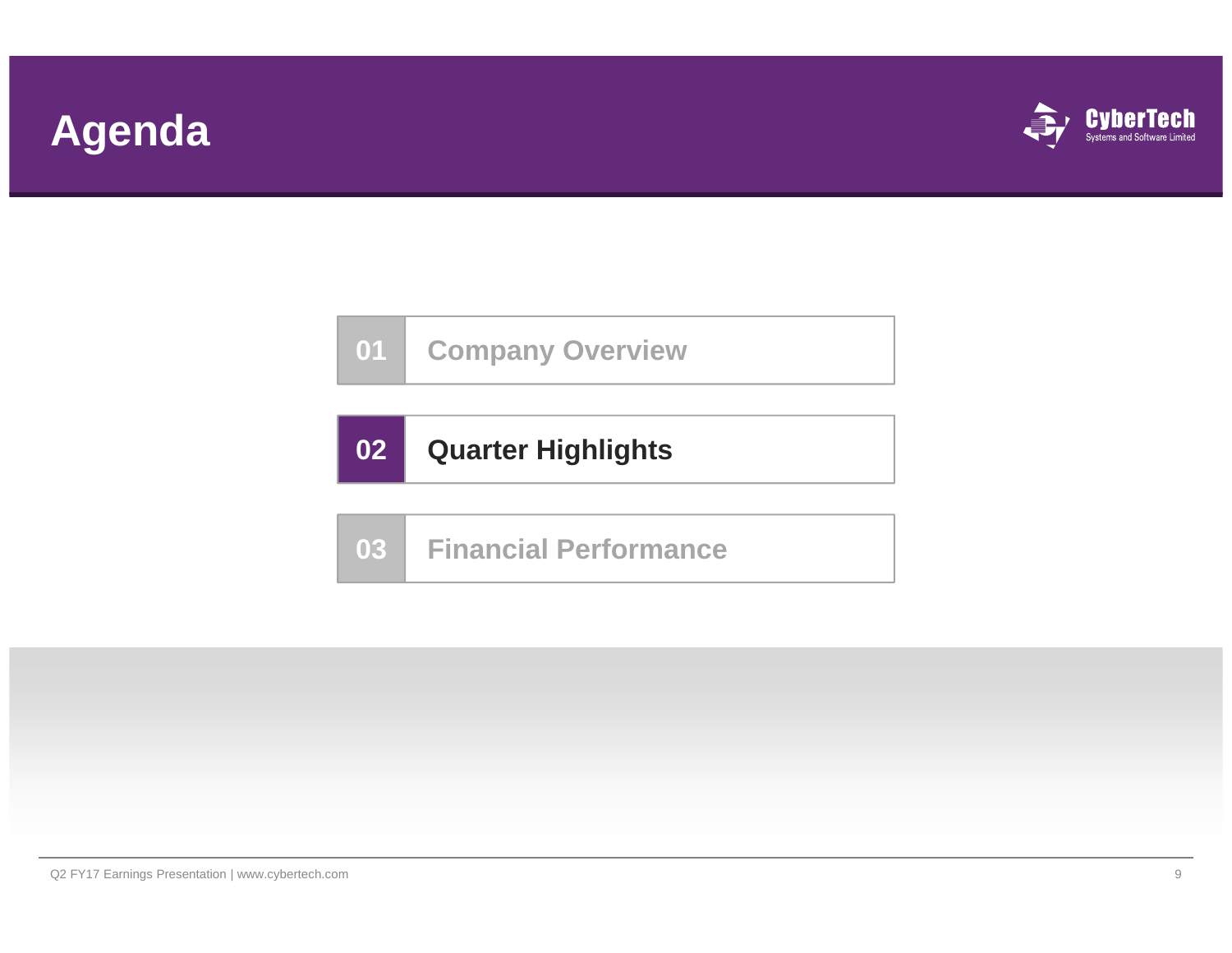# **Financial Summary – Q2 FY17**



### **Revenue:**

- Total Revenue of Rs 245.5 Mn, up 1% Q-o-Q; up 32% Y-o-Y
- Comparable Operating Revenue (excluding hardware revenue) of Rs 212.7 Mn as against Rs 206.9 Mn in Q1FY17; up 3% Q-o-Q; up 19% Y-o-Y

### **Profit:**

- Operating Profit Margin of 11% in Q2FY17 as against 10% in Q1FY17
- EBITDA was at Rs 66.9 Mn, up 68% Q-o-Q; 231% Y-o-Y
- EBITDA Margin of 27.2% in Q2FY17 as against 16.3% in Q1FY17
- Net Profit stood at Rs 40.9 Mn, up 114% Q-o-Q; 641% Y-o-Y
- Net Profit Margin of 16.7% in Q2FY17 as against 7.8% in Q1FY17

### **Demand:**

- Number of Projects 121
- Strong growth in Innovation Business and AMO; U.S and India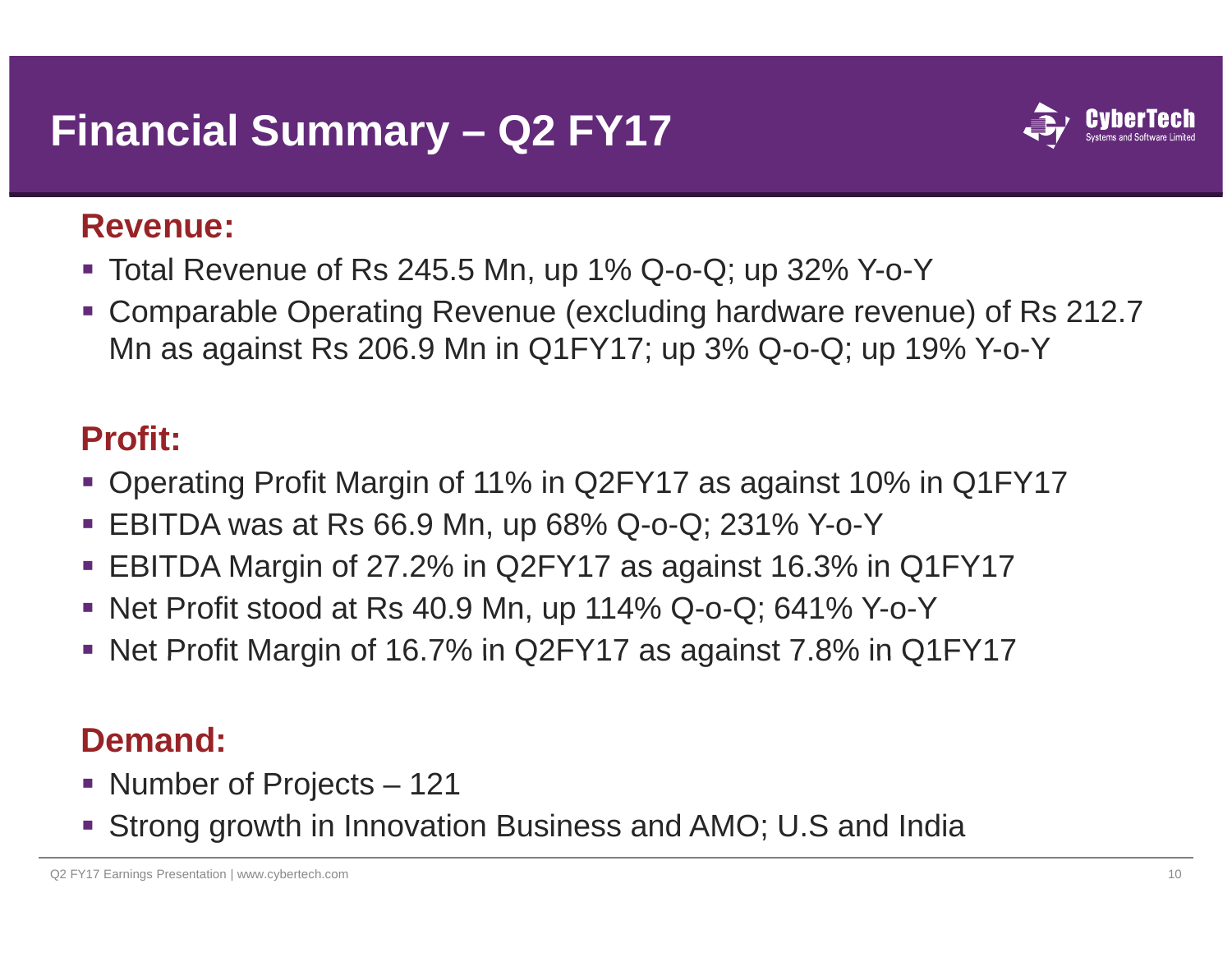# **Financial Summary – H1 FY17**



### **Revenue:**

- Operating Revenue of Rs 449.7 Mn, up 27% Y-o-Y
- Total Revenue of Rs 489.7 Mn, up 33% Y-o-Y

### **Profit:**

- EBITDA was at Rs 106.7 Mn, up 137% Y-o-Y
- $\blacksquare$  EBITDA Margin of 21.8% in H1FY17 as against 12.2% in H1FY16
- Net Profit stood at Rs 60 Mn, up 242% Y-o-Y
- Net Profit Margin of 12.3% in H1FY17 as against 4.8% in H1FY16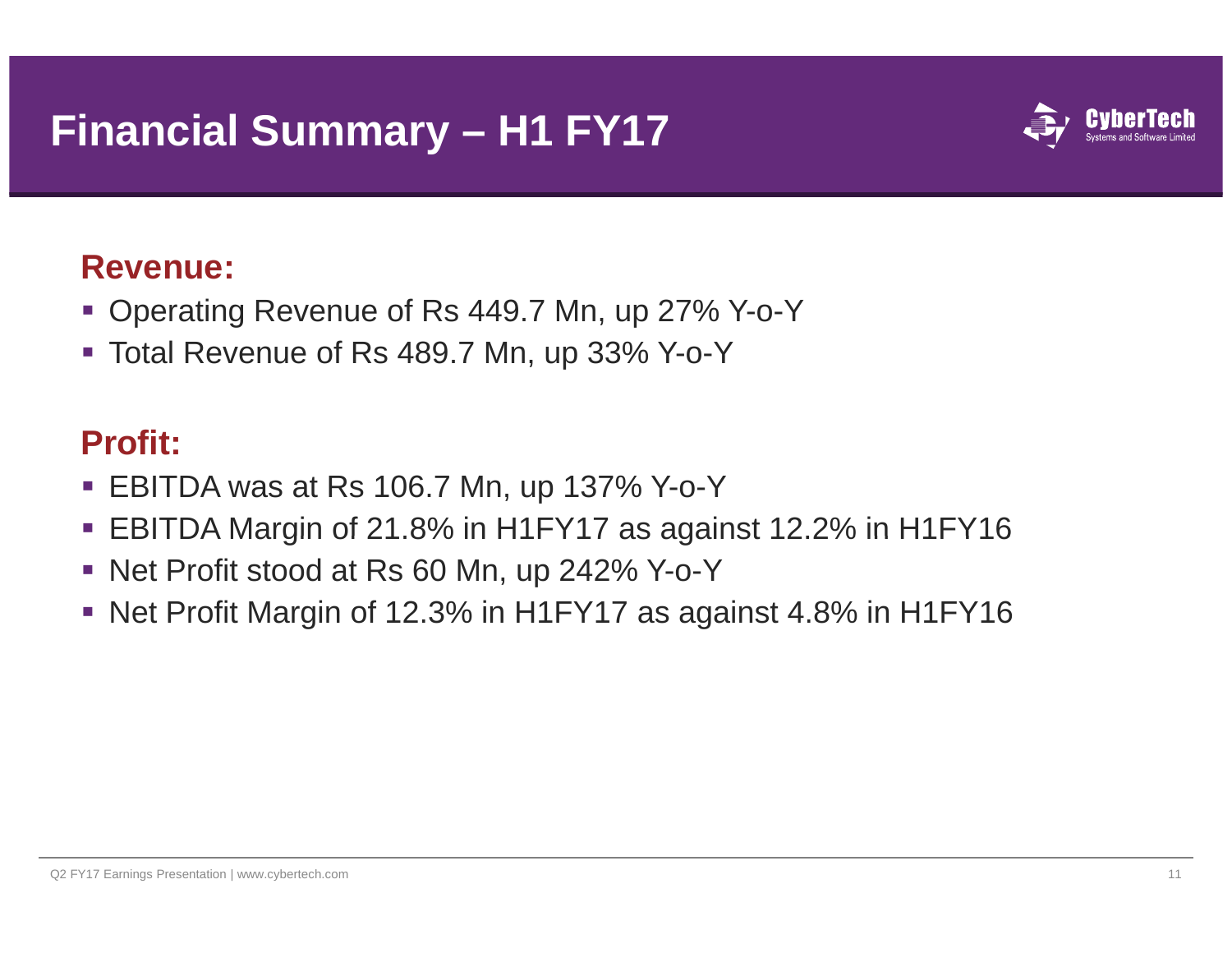## **Operational Highlights – Q2 FY17**



### **Client:**

- Added 3 new clients
- Total active client 46 (LTM)
- **Top Client revenue 43%**
- Top 3 Client revenue 62%

### **Employee:**

Total Employees 414 as on 30th September,2016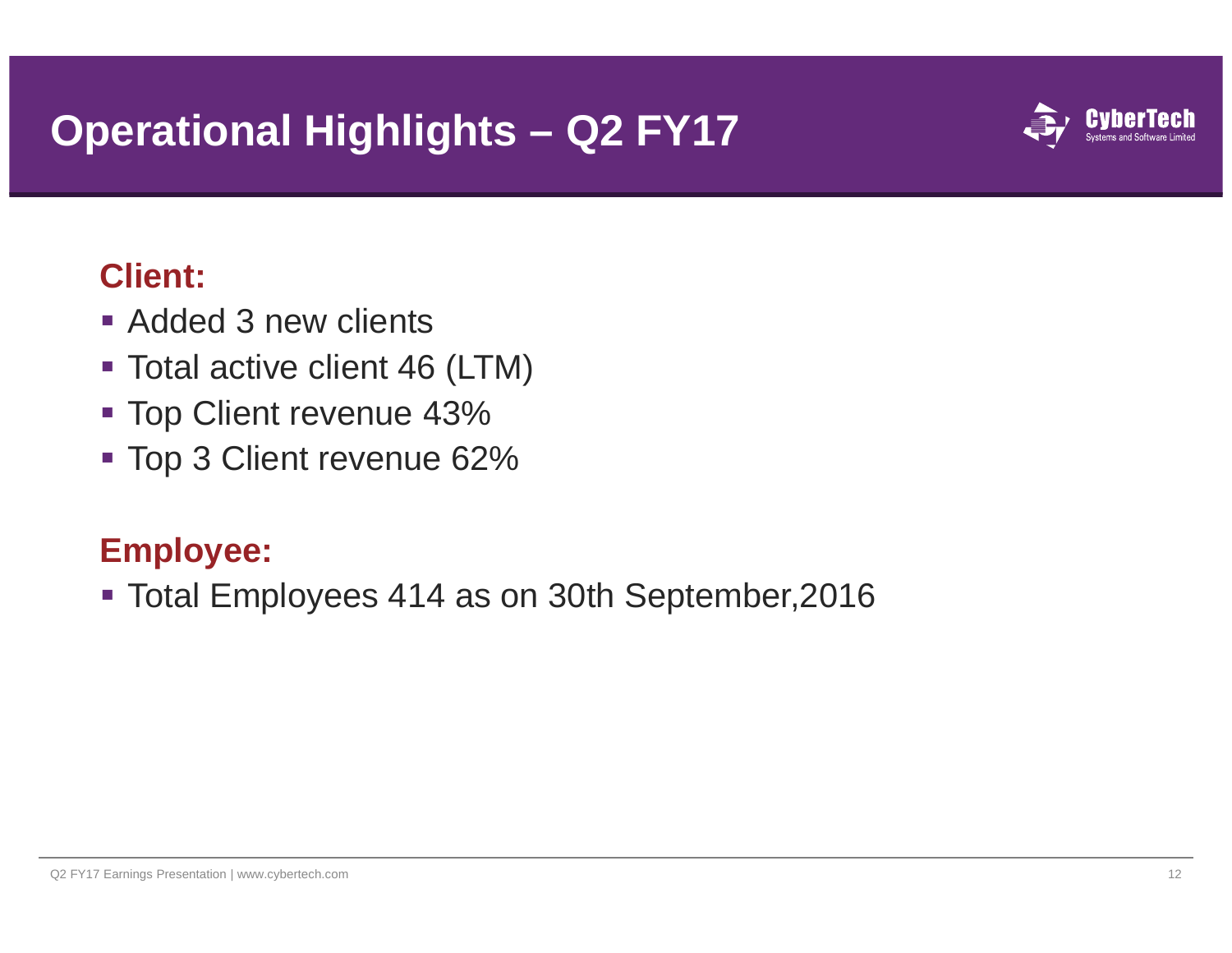# **Agenda**



| <b>Company Overview</b><br>$\mathbf{0}$ 1 |
|-------------------------------------------|
|-------------------------------------------|

|  | 02 Quarter Highlights |  |
|--|-----------------------|--|
|--|-----------------------|--|

#### **03Financial Performance**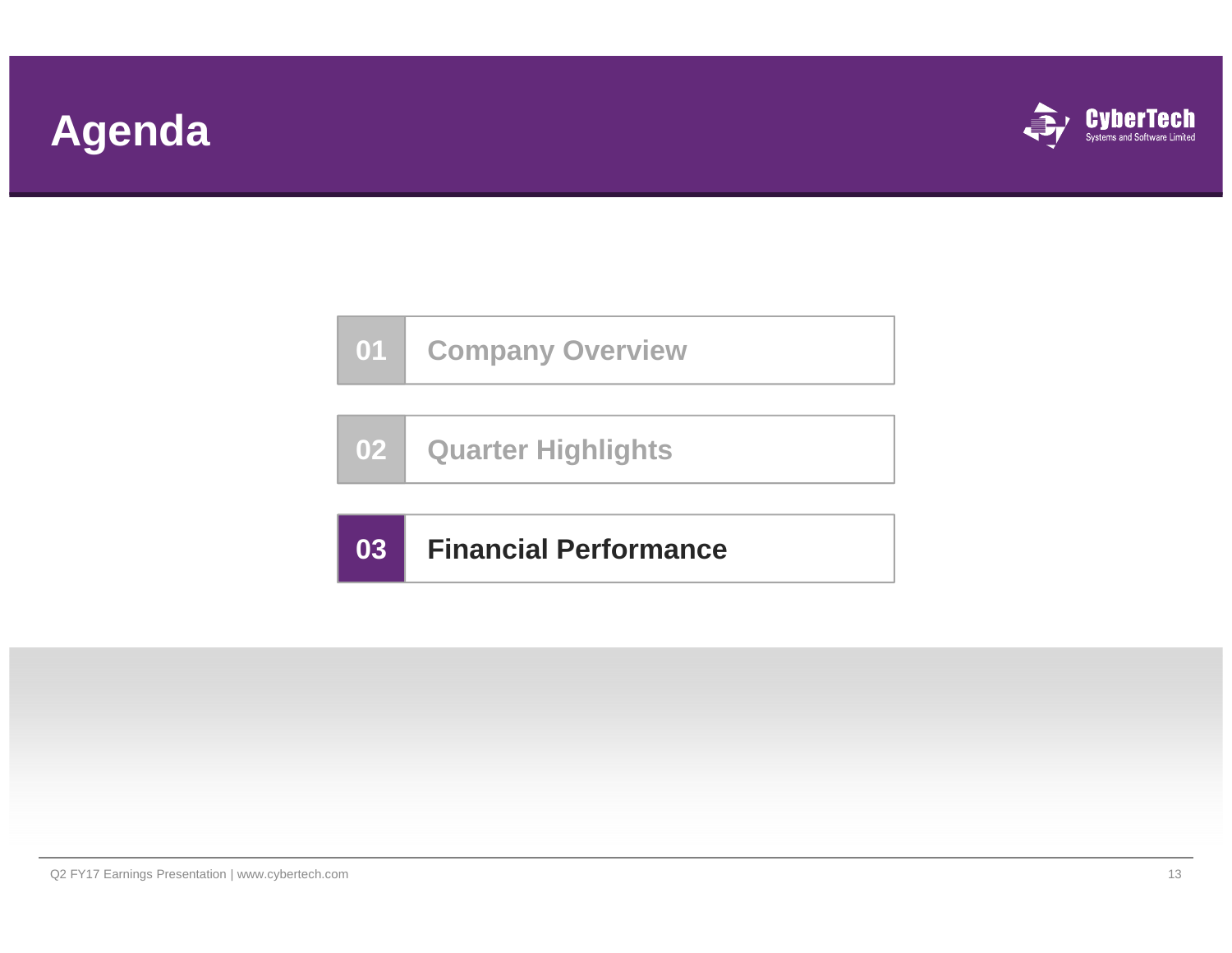# **Financial Summary – Q2 FY17**





*\* Comparable Operating Revenue excludes Hardware Revenue for Q2 FY17 and Q1 FY17*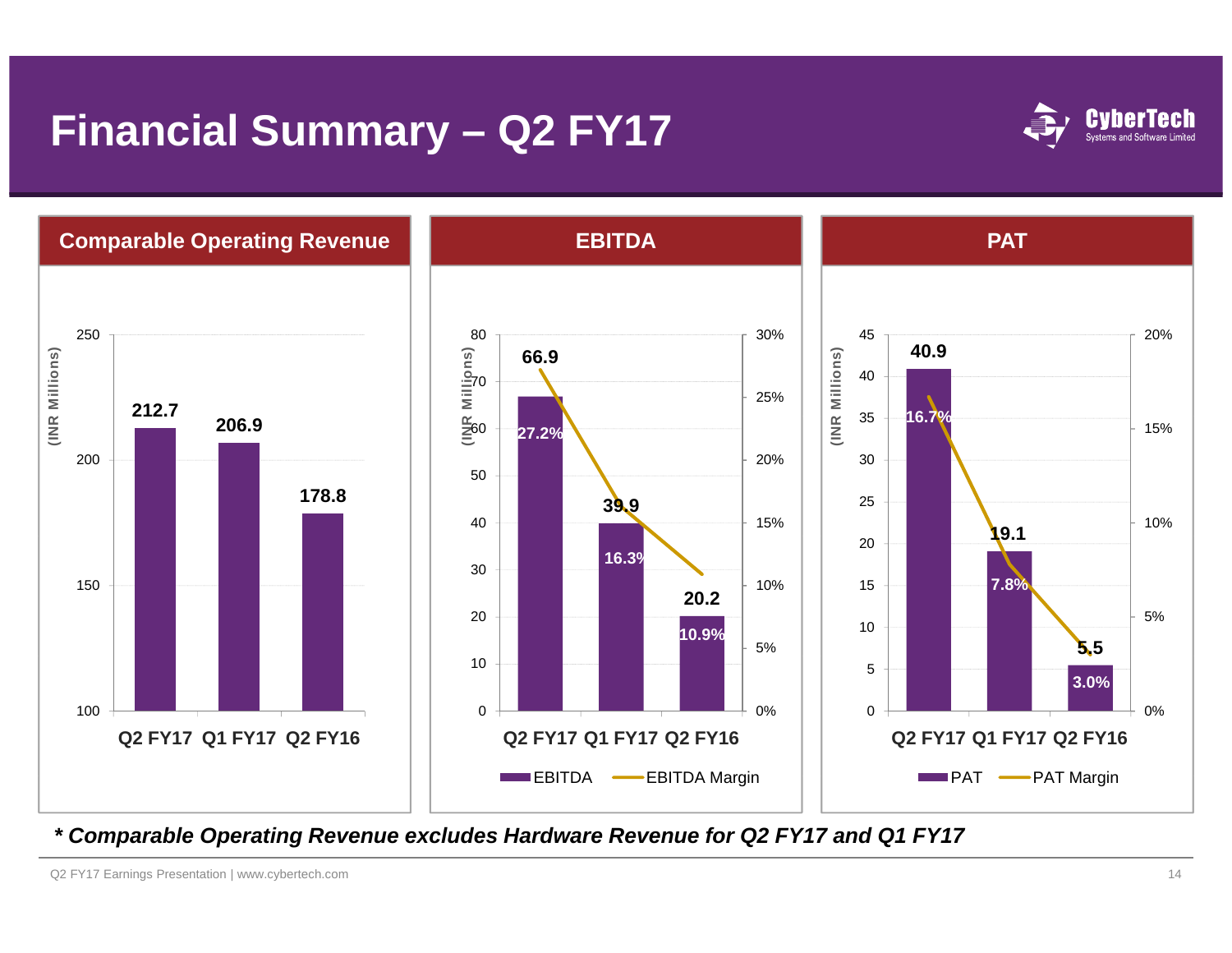### **Revenue Metrics – Q2 FY17**





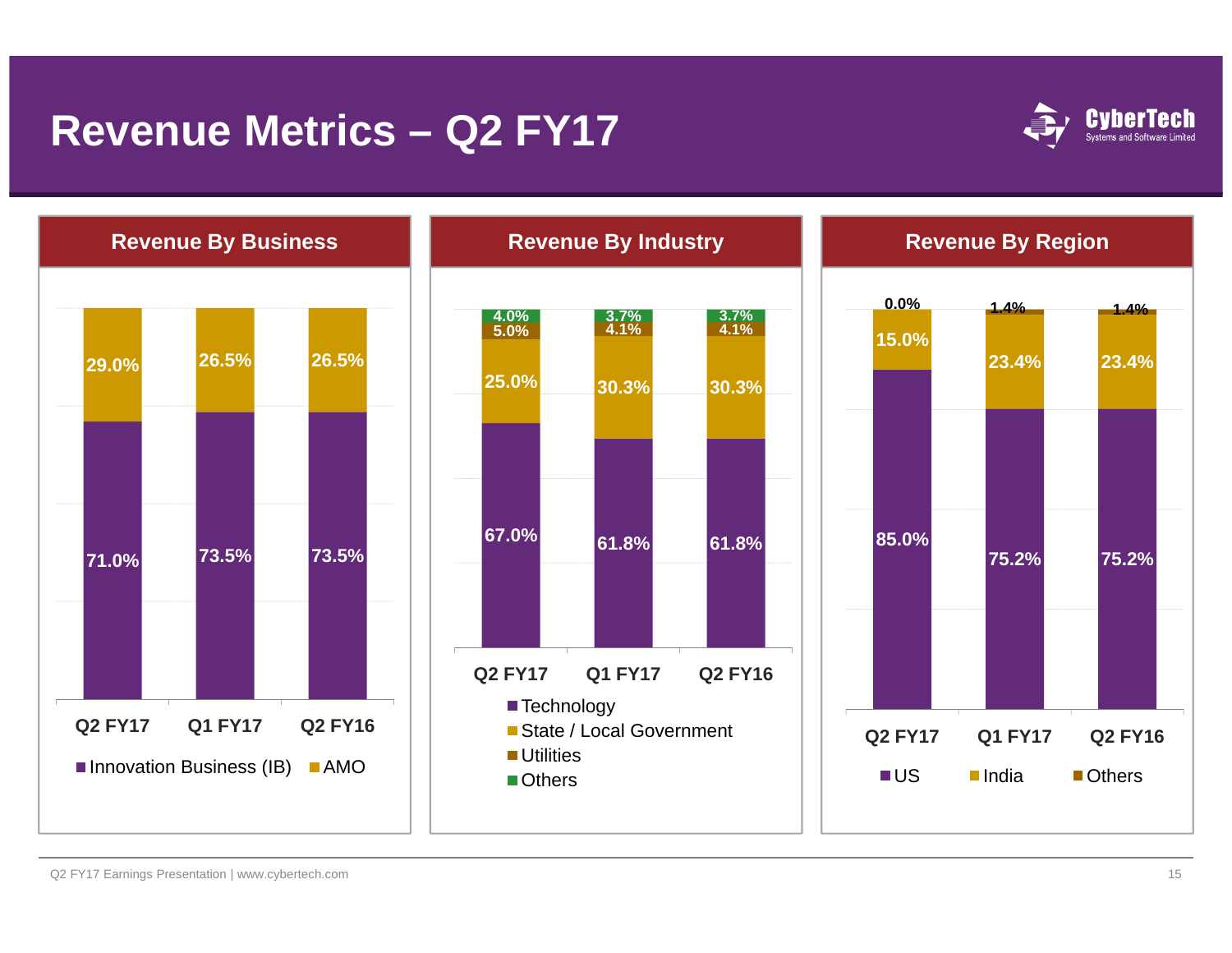# **Consolidated Quarterly P&L – Q2 FY17**



| Sr No.         | Consolidated Unaudited Financial Statements for the Quarter<br>ended (All figures in INR Million except EPS) | 30-Sep-16                | 30-Jun-16                | $Q$ -o- $Q$ | 30-Sep-15                | $Y-0-Y$ | 30-Sep-16     | 30-Sep-15                | $Y-0-Y$ |
|----------------|--------------------------------------------------------------------------------------------------------------|--------------------------|--------------------------|-------------|--------------------------|---------|---------------|--------------------------|---------|
|                |                                                                                                              | Q2FY17                   | Q1FY17                   | Growth      | Q2FY16                   | Growth  | <b>H1FY17</b> | H1FY16                   | Growth  |
| 1              | <b>Income from Operation</b>                                                                                 |                          |                          |             |                          |         |               |                          |         |
| (a)            | Net sales / Income from Operations                                                                           | 210.8                    | 232.8                    | $-9%$       | 174.5                    | 21%     | 443.6         | 348.5                    | 27%     |
| (b)            | Other Operating Income                                                                                       | 1.97                     | 4.11                     | $-52%$      | 4.31                     | $-54%$  | 6.08          | 6.9                      | $-12%$  |
|                | <b>Total Income from Operations</b>                                                                          | 212.7                    | 236.9                    | $-10%$      | 178.8                    | 19%     | 449.7         | 355.4                    | 27%     |
| $\overline{2}$ | Expenses                                                                                                     |                          |                          |             |                          |         |               |                          |         |
| (a)            | Cost of Hardware/ Software package for service delivery                                                      | 0.6                      | 28.1                     |             | 0.6                      |         | 28.7          | 1.0                      | 2678%   |
| (b)            | <b>Employee Benefit Expense</b>                                                                              | 133.5                    | 132.8                    | 1%          | 125.2                    | 7%      | 266.3         | 246.8                    | $8\%$   |
| (c)            | Depreciation and Amortization                                                                                | 10.8                     | 10.0                     | 8%          | 8.8                      | 22%     | 20.7          | 15.9                     | 30%     |
| (d)            | Other Expenditure                                                                                            | 44.5                     | 43.4                     | 3%          | 40.0                     | 11%     | 88.0          | 75.1                     | 17%     |
|                | <b>Total Expenditure</b>                                                                                     | 189.4                    | 214.3                    | $-12%$      | 174.7                    | 8%      | 403.7         | 338.8                    | 19%     |
|                | Profit from Operations before Other Income, Interest &                                                       |                          |                          |             |                          |         |               |                          |         |
| 3              | <b>Exceptional Items (1-2)</b>                                                                               | 23.3                     | 22.7                     | 3%          | 4.2                      | 461%    | 46.0          | 16.6                     | 178%    |
| 4              | Other Income                                                                                                 | 32.8                     | 7.2                      | 353%        | 7.3                      | 352%    | 40.0          | 12.4                     | 221%    |
| 5              | Profit before Finance Costs and Exceptional Items (3+4)                                                      | 56.1                     | 29.9                     | 88%         | 11.4                     | 392%    | 86.0          | 29.0                     | 196%    |
| 6              | <b>Finance Costs</b>                                                                                         | 3.0                      | 3.2                      | $-8%$       | 1.5                      | 94%     | 6.2           | 3.2                      | 91%     |
| 7              | Profit after Finance Cost but before Exceptional Items (5-6)                                                 | 53.1                     | 26.7                     | 99%         | 9.9                      | 437%    | 79.8          | 25.8                     | 210%    |
| 8              | <b>Exceptional Items</b>                                                                                     | $\overline{\phantom{a}}$ | $\overline{\phantom{a}}$ |             | $\overline{\phantom{a}}$ |         |               | $\overline{\phantom{a}}$ |         |
| 9              | Profit/Loss from Ordinary Activities before Tax (7+8)                                                        | 53.1                     | 26.7                     | 99%         | 9.9                      | 437%    | 79.8          | 25.8                     | 210%    |
| 10             | Tax Expenses                                                                                                 | 12.2                     | 7.5                      | 62%         | 4.4                      | 180%    | 19.8          | 8.2                      | 141%    |
| 11             | Net Profit/Loss from Ordinary Activities after Tax (9-10)                                                    | 40.9                     | 19.1                     | 114%        | 5.5                      | 641%    | 60.0          | 17.6                     | 242%    |
| 12             | <b>Extraordinary Items</b>                                                                                   | $\omega$                 | $\overline{\phantom{a}}$ |             | $\overline{\phantom{0}}$ |         |               |                          |         |
| 13             | Net Profit/Loss for the Period (11-12)                                                                       | 40.9                     | 19.1                     | 114%        | 5.5                      | 641%    | 60.0          | 17.6                     | 242%    |
| 14             | Minority Interest                                                                                            | $\overline{\phantom{a}}$ | $\overline{\phantom{a}}$ |             | $\overline{\phantom{0}}$ |         |               |                          |         |
| 15             | Net Profit / (Loss) after Taxes and Minority Interest (13 - 14)                                              | 40.9                     | 19.1                     | 114%        | 5.5                      | 641%    | 60.0          | 17.6                     | 242%    |
| 16             | Paid-up Equity Share Capital of Rs 10/- each                                                                 | 270.5                    | 269.5                    |             | 268.0                    |         | 270.5         | 268.0                    |         |
| 17             | Reserves Excluding Revaluation Reserve                                                                       | $\overline{\phantom{a}}$ | $\overline{\phantom{a}}$ |             | $\overline{\phantom{a}}$ |         |               |                          |         |
| 18             | Earnings Per Share (EPS) in Rs.                                                                              |                          |                          |             |                          |         |               |                          |         |
| (a)            | Basic (not annualized)                                                                                       | 1.52                     | 0.71                     | 114%        | 0.21                     | 624%    | 2.23          | 0.7                      | 238%    |
| (b)            | Diluted (not annualized)                                                                                     | 1.47                     | 0.69                     | 113%        | 0.21                     | 600%    | 2.16          | 0.7                      | 227%    |

Q2 FY17 Earnings Presentation | www.cybertech.com 16